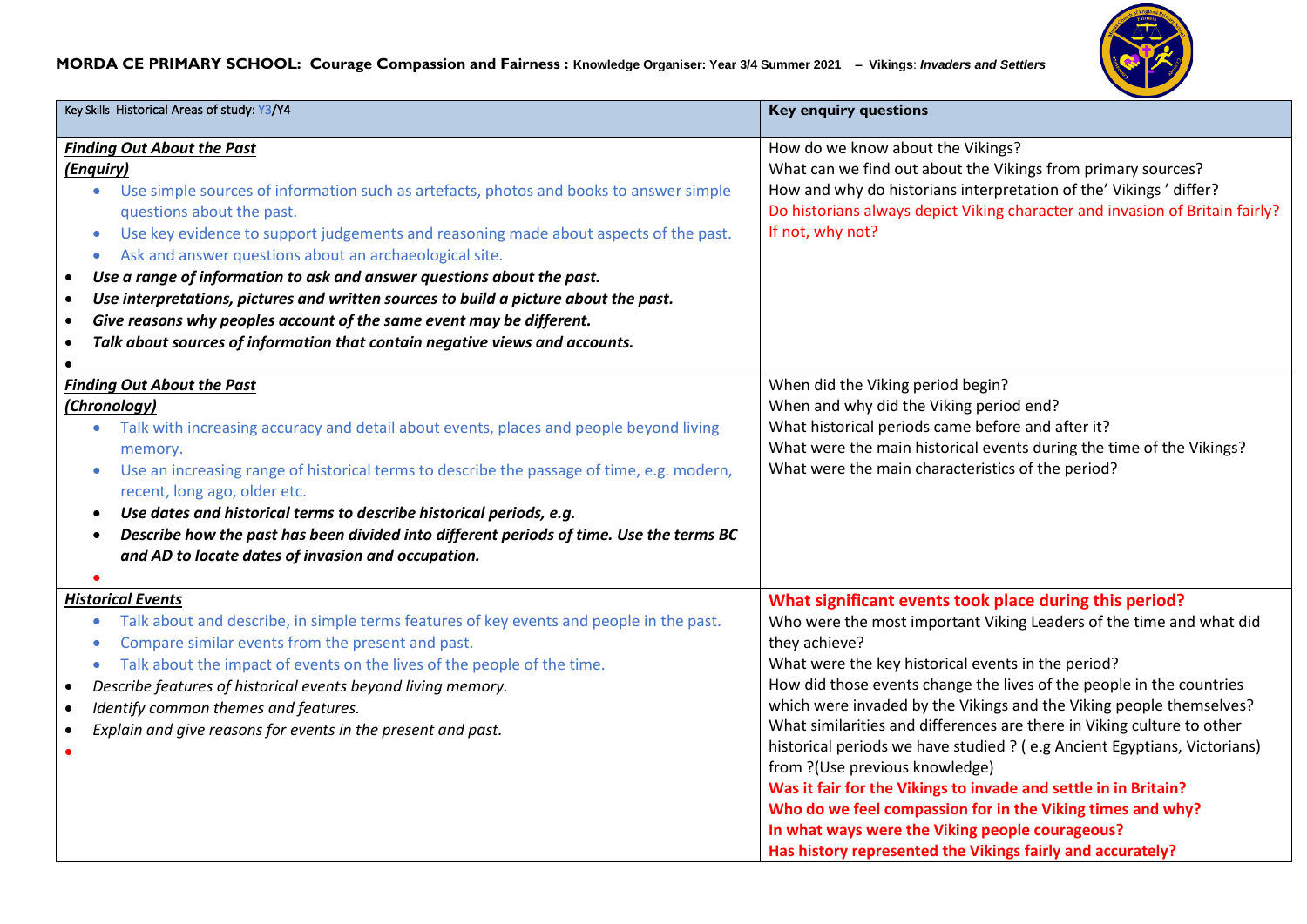

| Lifestyles of People in the Past<br>Talk about and describe the home and the way people lived, e.g. day to day life, things<br>they did, their house, their family etc.<br>Describe and give reasons for similarities and differences between the lives of people.<br>Describe the changes and differences<br>Compare and contrast the ways of life of people from different historical periods.<br>Compare and describe features of life now and in the past beyond living memory.<br>Describe and give reasons for the changes and differences in lifestyle in the past and<br>present                                          | What are the similarities and differences to life in Viking times to other historical<br>periods we have studied (e.g Ancient Egyptians, Victorians)<br>How was Viking society organised?<br>What was life like in a Viking village?<br>Why was the 'going Viking' ie- sea travel and exploration so important to the<br>Viking people?<br>What were Viking longships like? How did Vikings navigate<br>In what ways did the Viking show courage?<br>What religious beliefs did the Vikings have?<br>What did the Vikings believe about death and what happens beyond?<br>What happened when a prominent Viking warrior died?<br>What were the Vikings' views about the afterlife? (Valhalla)<br>Why are the Viking graves such an important primary source for archaeologists?<br>How did the Viking invasion and settlement change life in Britain? |
|-----------------------------------------------------------------------------------------------------------------------------------------------------------------------------------------------------------------------------------------------------------------------------------------------------------------------------------------------------------------------------------------------------------------------------------------------------------------------------------------------------------------------------------------------------------------------------------------------------------------------------------|-------------------------------------------------------------------------------------------------------------------------------------------------------------------------------------------------------------------------------------------------------------------------------------------------------------------------------------------------------------------------------------------------------------------------------------------------------------------------------------------------------------------------------------------------------------------------------------------------------------------------------------------------------------------------------------------------------------------------------------------------------------------------------------------------------------------------------------------------------|
| <b>Significant Historical People</b><br>Talk about and describe events in the life of a well-known historical person.<br>Describe key events in their life from a range of sources of information.<br>Talk about the actions of, and events in the life of a well-known historical person.<br>Use a range of sources of information to find out about a significant historical person from a<br>historical period e.g. :<br>Identify and describe key events in their life from a range of sources of information.<br>Talk about and give reasons for the actions of, and events in the life of a well-known<br>historical person | Who do we admire in Viking times for showing courage?<br>Who were the significant historical figures of the time during the Viking period?<br>Significant Vikings:<br>King Cnut the Great (England's Viking King) 995-1035 AD<br>Eric the Red (Founded Greenland's First Norse settlement) 950-1003AD)<br>King Alfred the Great (848-899AD)<br>William the Conqueror (1028-1082 AD)<br>https://www.history.com/news/6-viking-leaders-you-should-kno                                                                                                                                                                                                                                                                                                                                                                                                   |

## Mantle of the Expert

.

Team: Expert Archaeologists

A team of archaeologists discover an ancient Viking Burial tomb - through careful archaeological investigation they piece together the story of the invading warrior who was buried there.

**Key Vocabulary : pagan, plunder, raid, saga, trade , treaty, conquer , settlement, monastery, longship, Valhalla, Danelaw, Scandinavia, runes**